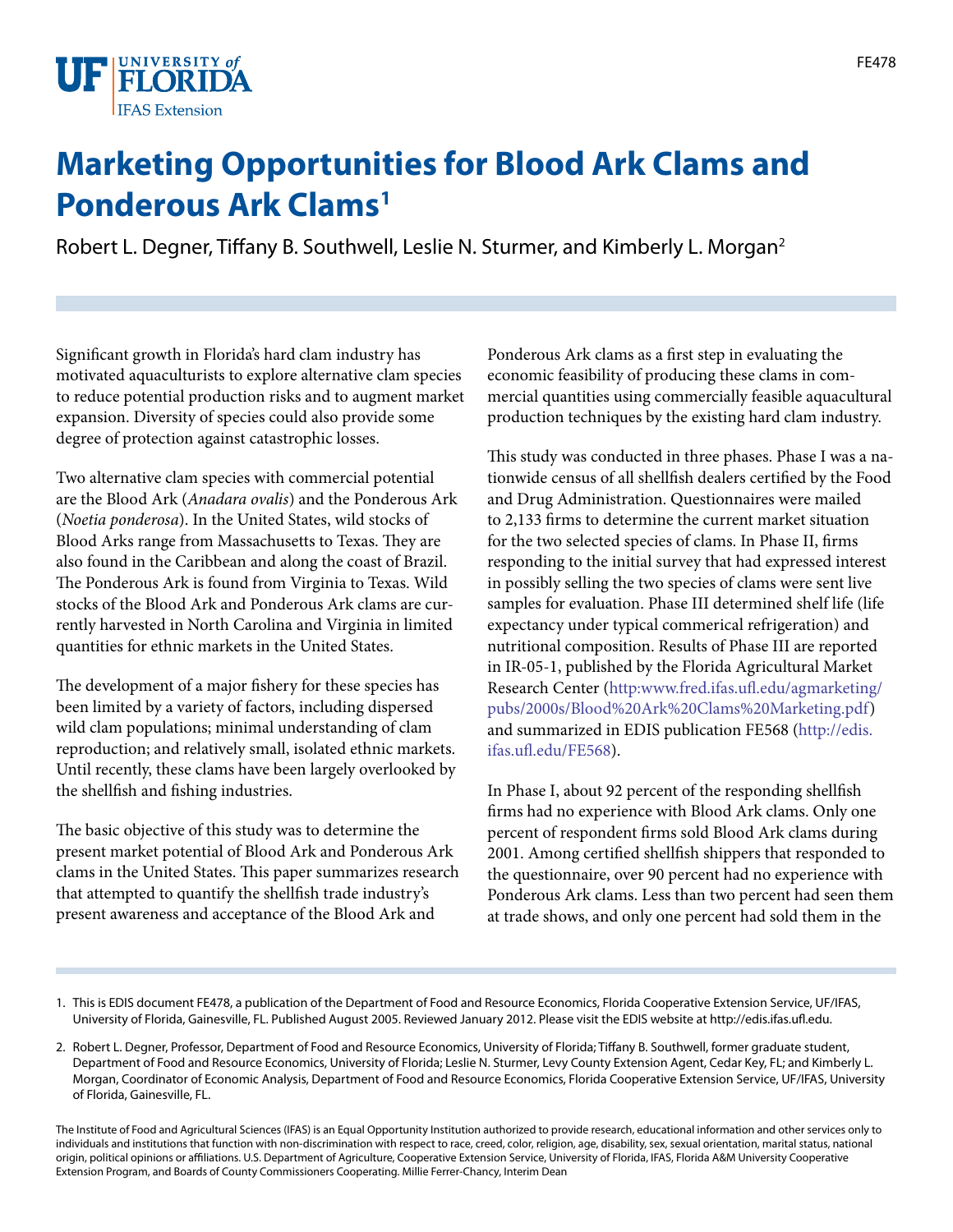past. With only one respondent currently selling Ponderous Arks, market exposure is presently extremely limited. It appears that the current market for the Blood Ark and Ponderous Ark clams is extremely limited due to lack of consistent supplies, limited market outlets, and virtually nonexistent consumer demand.

On a positive note, some shellfish shippers indicated an interest in learning more about these clam types. Out of 309 respondents, 97 provided mailing address information and requested Blood Ark clam samples, and 96 gave contact information to receive Ponderous Ark clam samples. However, when samples became available, only 83 firms agreed to accept and evaluate them.

In Phase II, 83 firms received live samples of the two types of clams. They were asked to evaluate a number of basic product characteristics, including appearance, taste, aroma, and textural properties. These respondents were also asked to estimate potential sales through their respective firms.

Samples of the two types of clams were harvested from approved waters in mid-November of 2003, and were held overnight in a refrigerated facility owned by a certified shellfish dealer in Cedar Key, Florida. Approximately eight clams of each type were placed in separate small, colorcoded plastic mesh bags with official shipper tags affixed to each bag. The two bags of clams were placed in an insulated shipping container along with refrigerated gel packs, evaluation instructions, and a one-page questionnaire for each type of clams. The samples were shipped via a major courier service within several hours of packaging, and were delivered to all recipients before noon the next day.

Nearly one-half of the 83 samples were sent to firms in the Northeast, and nearly one-third went to firms in the South. Only two firms in the Midwest agreed to evaluate samples; both were in the Chicago area. Approximately one-fifth of the samples were shipped to firms on the West coast. Despite the care and diligence exercised in gaining the cooperation of the shellfish dealers receiving samples, only 52 of the 83 provided completed product evaluations, even after several follow-up telephone calls.

The majority of the sample recipients indicated that the samples arrived in excellent condition. However, several said their samples were slightly too warm for optimum shellfish storage conditions. Respondents were asked whether or not they could detect an odor from the samples. Sixty percent said they could not detect an odor. Of those who said they could detect an odor, only a small minority described the odor as "slightly unpleasant."

Respondents were asked to rate the appearance of the shells using a zero-to-ten rating scale where zero represented "very unattractive" and ten represented "very attractive." Both species of clams received mediocre evaluations, with average ratings of approximately five. Respondents were also to comment on appearance; critics complained of the black color and "fuzzy" or "furry" appearance. There was concern that cleaning would be time consuming and costly. There were very few positive comments about the clams' appearance.

Meat color was evaluated using the same zero-to-ten rating scale. The attractiveness ratings for meat color fared worse than those for shell appearance, with average ratings of 4.2 for Blood Arks and 3.6 for Ponderous Arks. A paired t-test indicated that the meat color rating differences between the two species were statistically significant. As the mean ratings suggest, meat color evaluations were heavily skewed towards the "very unattractive" end of the rating scale; nearly 15 percent of the respondents gave a zero rating to meat color of Blood Arks, and 22 percent gave a zero rating to meat color of Ponderous Arks. Most comments made with respect to meat color were negative, criticizing the bloody appearance, but some were positive, stating the clam meat was "colorful" and "normal after cooking."

Respondents rated "taste" using a similar scale of zero to ten, where zero represented "very poor" and ten represented "extremely good." Respondents were asked to rate taste if eaten raw or if eaten cooked. Mean ratings were just under five for taste if eaten raw, and approximately five if eaten cooked. Taste ratings for whether eaten raw or eaten cooked were not statistically different for the two types of clams.

Texture was evaluated using a five-point semantic differential scale ranging from "much too tough" to "much too soft," with the mid-point being "just right." Respondents said that both types of clams were "slightly" or "much too tough" (55 percent for Blood Arks and 60 percent for Ponderous Arks). Texture differences were not statistically significant for the two species of clams.

When questioned about the number of clams of each type they could sell per week, just over one-half of the dealers said they could not sell any of the Blood Arks. About one-fifth of all respondents would not project sales, stating that they simply did not know how many, if any, they could sell. Eleven firms made positive sales projections, but these estimates were extremely variable, ranging from 30 to 170,000 clams per week.